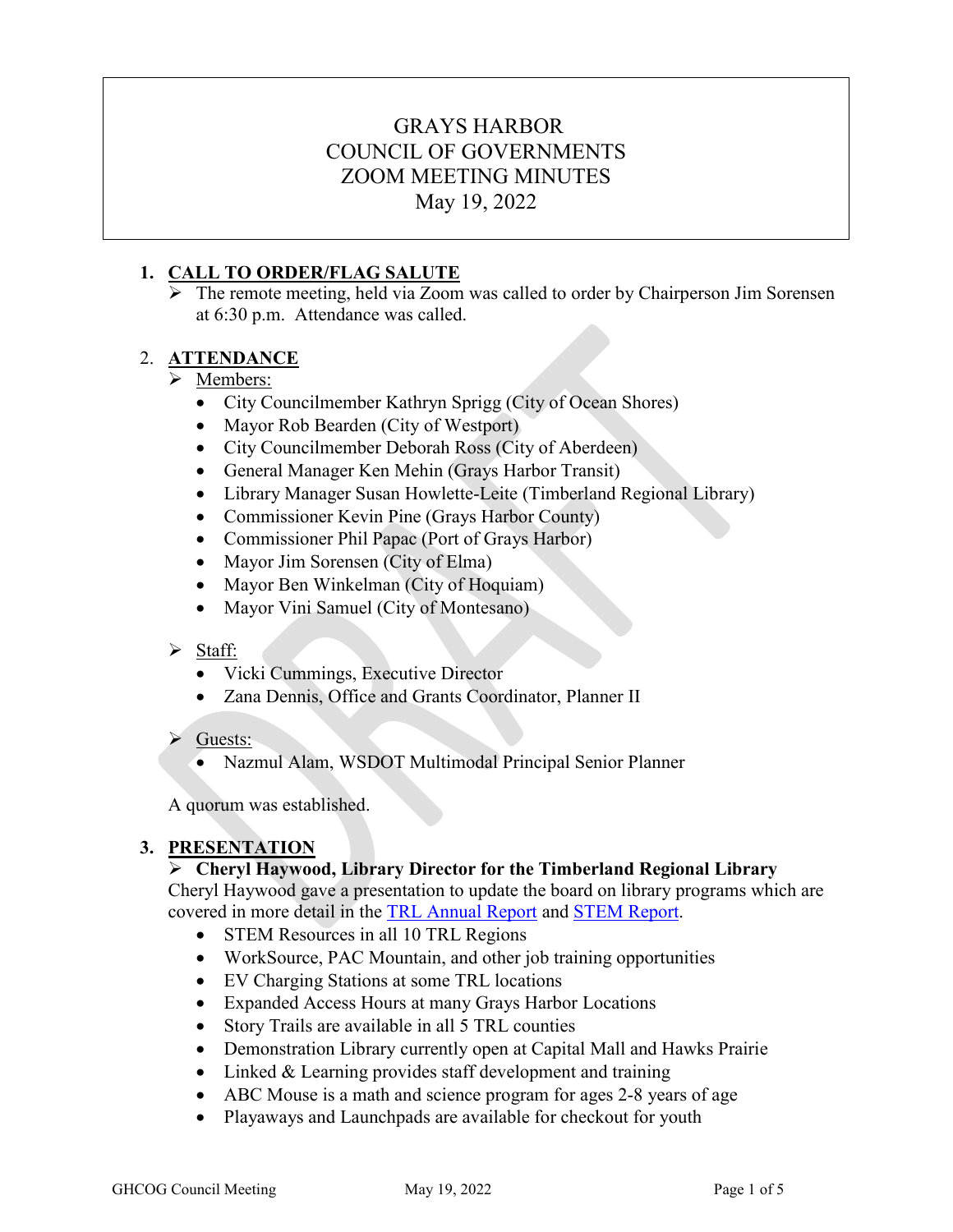# **4. GHCOG BUSINESS**

### **Action: Approval of Current Meeting Agenda**

Chairperson, Jim Sorensen, asked for approval of the current meeting Agenda.

*Kevin Pine made a motion to approve; second, Ken Mehin. Motion passed unanimously.*

#### **Action: Approval of April 2022 Minutes**

Chairperson, Jim Sorensen, asked for approval of the April 2022 Minutes.

*Ken Mehin made a motion to approve; second, Kevin Pine. Motion passed unanimously.* 

#### **Administrative Sub-Council Report**

Vicki reported a Sub-Council meeting was held via Zoom on Tuesday, May  $17<sup>th</sup>$ , 2022 to discuss bills and payroll.

# **Action: Approval of May 2022 Claims Batches #22-05 and May 2022 Payroll**

Chairperson, Jim Sorensen, asked for approval of the May 2022 Claims Batches #22- 05 in the amount of \$48,535.97 and May 2022 Payroll in the amount of \$11,899.90.

#### *Phil Papac made a motion to approve; second, Deborah Ross. Motion passed unanimously.*

# **OLD BUSINESS**

> None

# **NEW BUSINESS**

# **Information: Zero-Emission Vehicle Infrastructure Partnership Grant**

**(ZEVIP):** Vicki explained that Energy Northwest is putting in an application for the ZEVIP grant that will include six sites around the Olympic Peninsula, 3 of which will be located in Grays Harbor County in Elma, Ocean Shores, and the Lake Quinault area. GHCOG, as well as other local entities, have provided letters of support for this grant application. Energy Northwest has been awarded ZEVIP grant funding in previous rounds for other areas in Washington State and are able to submit a much more competitive application than if our local entities were to apply individually.

# 5. **MISCELLANEOUS BUSINESS**

 $\triangleright$  None

# 6. **ALL- STAFF REPORT**

# **Vicki Cummings, Executive Director**

- Working on annual update to the Traffic Model that was completed last year. Traffic counters are out and local entities have been notified.
- Attended the SWRTPO meeting to get final approval on plans and projects.
- Helped distribute a Public Transportation Survey to our members.
- Working with entities to get their STP projects obligated on time.
- Participated in two WSDOT meetings relating to STP funds.
- Held Elma's  $1<sup>st</sup>$  Area Wide Plan (AWP) Steering Committee meeting.
- Reviewed and revised the survey for Elma's AWP process.
- Provided support letter for Port/AGP Terminal 4 expansion.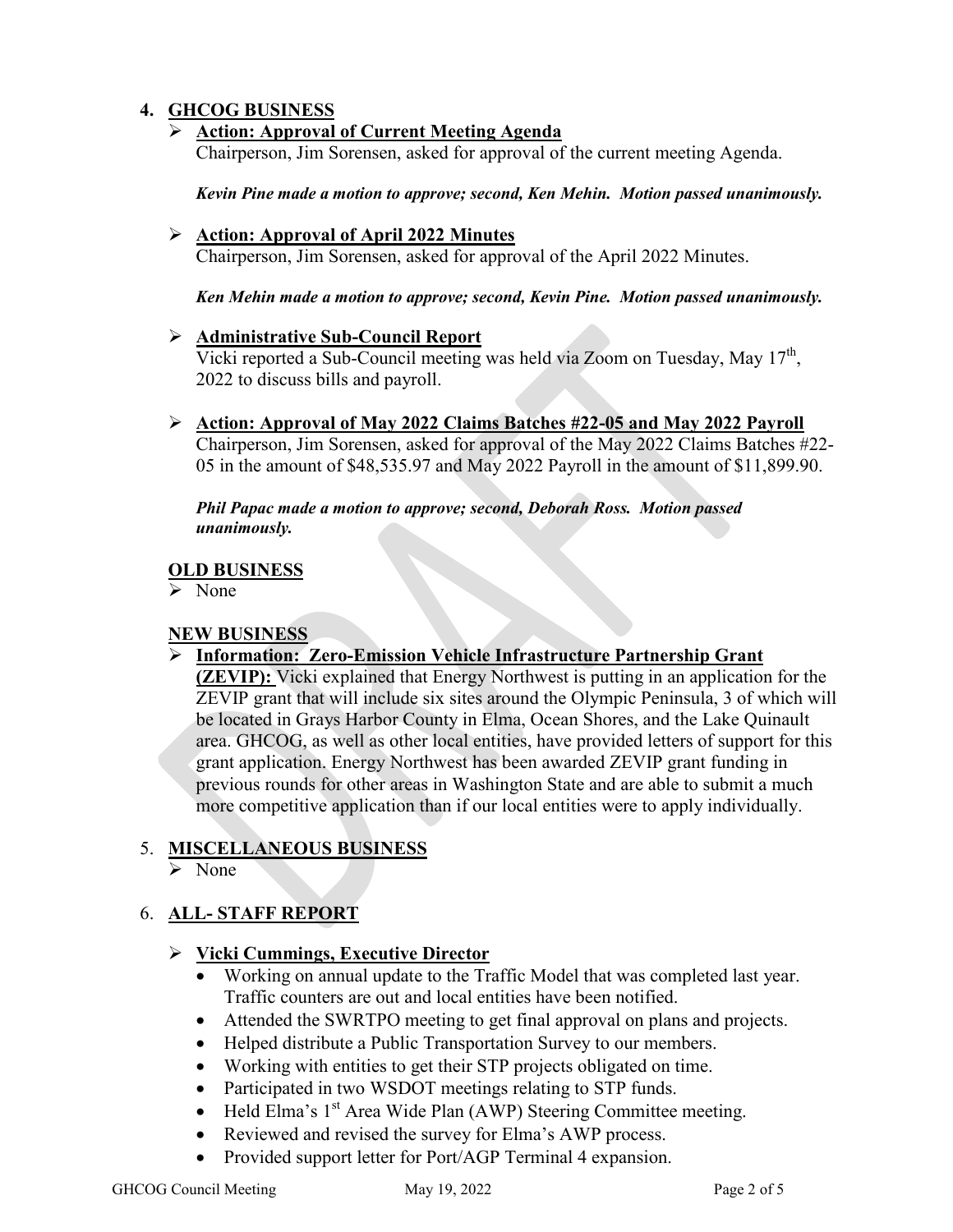- Fulfilled a census data request for GH Transit.
- The CWCOG Human Services Transportation Planner position will soon be vacant, as Ken Pearrow has taken a new job.
- Dennis Engel, from WSDOT Olympic Region is retiring.
- Completed the Port of GH's Recreation Lands and Facilities Plan.
- Will be starting on City of Elma's Park Plan next.

# **Zana Dennis, Office and Grant Coordinator, Planner II**

- GHCOG's STP Administration approved by WSDOT after a complicated process.
- Helping local entities to get their 2023 TIPs built.
- Working on completing the Annual Report for the WA State Auditor.
- Submitted STIP Amendments to CWCOG/WSDOT for May.
- Attended meetings with WSDOT and local entities on 2022 STP obligations.

# 7. **MEMBER/PUBLIC COMMENT**

- Timberland Regional Library, Library Manager Susan Howlett-Leite
	- Books now auto renew, as long as they are not on the waiting list.
	- Elma will have some closures due to remodel, check website for dates.
- ▶ City of Ocean Shores, City Councilmember Kathryn Sprigg
	- Lots of deer and bears running around in Ocean Shores.
	- Council is discussing a Bond on the November ballot to fund new police station.
	- Wanting to move to the next phase of the tsunami tower, but the cost for excavation for the pilings is in the \$50-\$100K range.
	- Two new restaurants are opening and the pharmacy is moving into the drug store.
- Port of Grays Harbor, Commissioner Phil Papac
	- Port received a grant for the relocation of the gear yard.
	- Satsop has three new tenants and lots of additional interest.
	- Port is growing.
- Grays Harbor Transit, General Manager Ken Mehin
	- Still no labor contract after 34 months of negotiations.
	- Ridership is up.
- City of Elma, Mayor Jim Sorensen
	- Council is taking action to have Elma recognized as a Purple Heart Community.
	- Met with FEMA in regard to funding availability to help pay for flood damage from last year, which they are currently funding at 90%.
	- Public Hearing for the City's 6 year street plan/TIP for 2023.
	- Working on reducing the scope of work for the Police building.
- $\triangleright$  City of Westport, Mayor Rob Bearden
	- City is opposed to wind energy off their coast.
	- Circus will be in town May  $27<sup>th</sup>$ .
	- Coastguard City Designation Ceremony, May  $28<sup>th</sup>$ , 11am, Maritime Museum.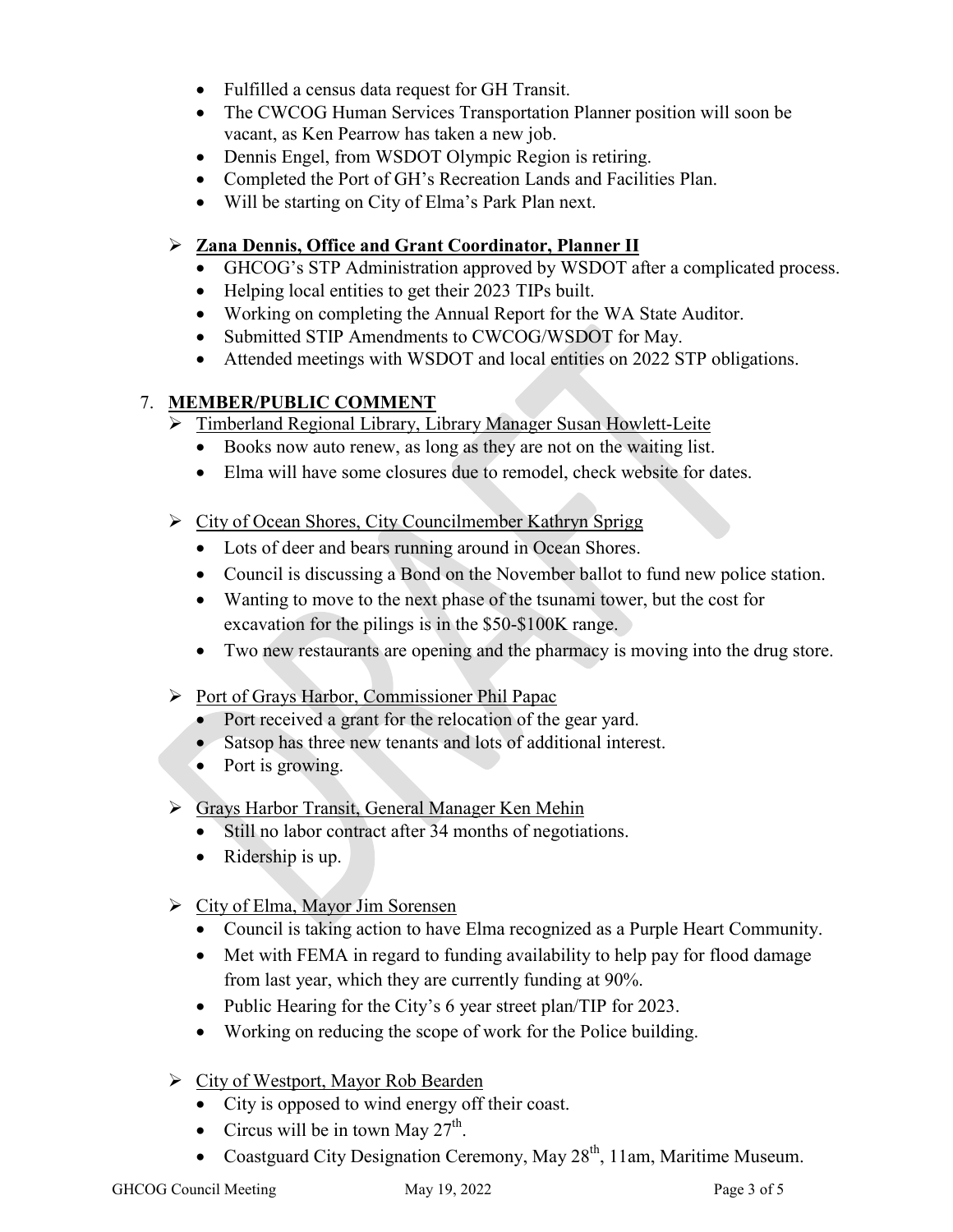- Applied to RCO for improvements at the skate park.
- Waiting to hear from FEMA on  $2<sup>nd</sup>$  tsunami tower.
- Finished putting red roof (historically significant) on Maritime Museum.
- Blessing of the Fleet is May  $29<sup>th</sup>$  at 1pm.
- Blue Ribbon Trail is a new memorial for commercial fisherman lost at sea.
- Street of Flags Ceremony is May  $30<sup>th</sup>$  at flags and then at VFW following.
- Still working on sewer pump upgrade on 12 and a few more to complete project.
- Moving forward with installing two new wells since supply chain is improving.
- $\triangleright$  City of Hoquiam, Mayor Ben Winkelman
	- Council is trying to figure out how to direct Opportunity Zone investments in a way that best benefits the City and its residents.
	- Appointed a new Fire Chief, Matt Miller.
	- Still looking at RFA relationship with Aberdeen.
	- A family of cougars is living on Sunset Hill and is quite comfortable.
- $\triangleright$  City of Montesano, Mayor Vini Samuel
	- Mayor Vini has a foot injury, so the city employees have been handling things.
	- Attended an AWC Legislative Priorities Meeting (Vini is on the committee). Please let her know if you have topics for her to bring up at future meetings.
	- Trying to get a daycare built and hoping to start building by 2023.
	- Whitney's is doing an extensive remodel.
	- City roads, sidewalks, sewer and storm water are all in a state of repair for the next few months of construction season.
- City of Aberdeen, City Councilmember Deborah Ross.
	- The Capital Facilities Plan was completed and reported to the council with a prioritized list of projects and funding.
- Grays Harbor County, Commissioner Kevin Pine
	- Commissioners approved ARPA spending; mostly for infrastructure upgrades.
	- Commissioners approved selling a plat to a developer for housing in Brady area.
	- Commissioners passed a resolution to protect Big Foot.
	- Judd performance at county fair was cancelled due to death.
	- Pioneer Rock will be moved to the County Fair Grounds.
	- Commissioners provided letter of support for Port of GH expansion.
	- Commissioners are opposing the proposed offshore Trade & Wind Project.
- WSDOT, Nazmul Alam, Multimodal Principal Senior Planner

• US 101/Hoquiam River-Riverside Ave Bridge - Machine Rooms Rehab: Construction is scheduled to begin late summer/early fall to repair outdated and damaged machine rooms which help operate the bridge. Project webpage: [US 101/Hoquiam River-Riverside Ave Bridge - Machine Rooms Rehab](https://wsdot.wa.gov/construction-planning/search-projects/us-101-hoquiam-river-riverside-ave-bridge-machine-rooms-rehab)  [| WSDOT \(wa.gov\)](https://wsdot.wa.gov/construction-planning/search-projects/us-101-hoquiam-river-riverside-ave-bridge-machine-rooms-rehab)